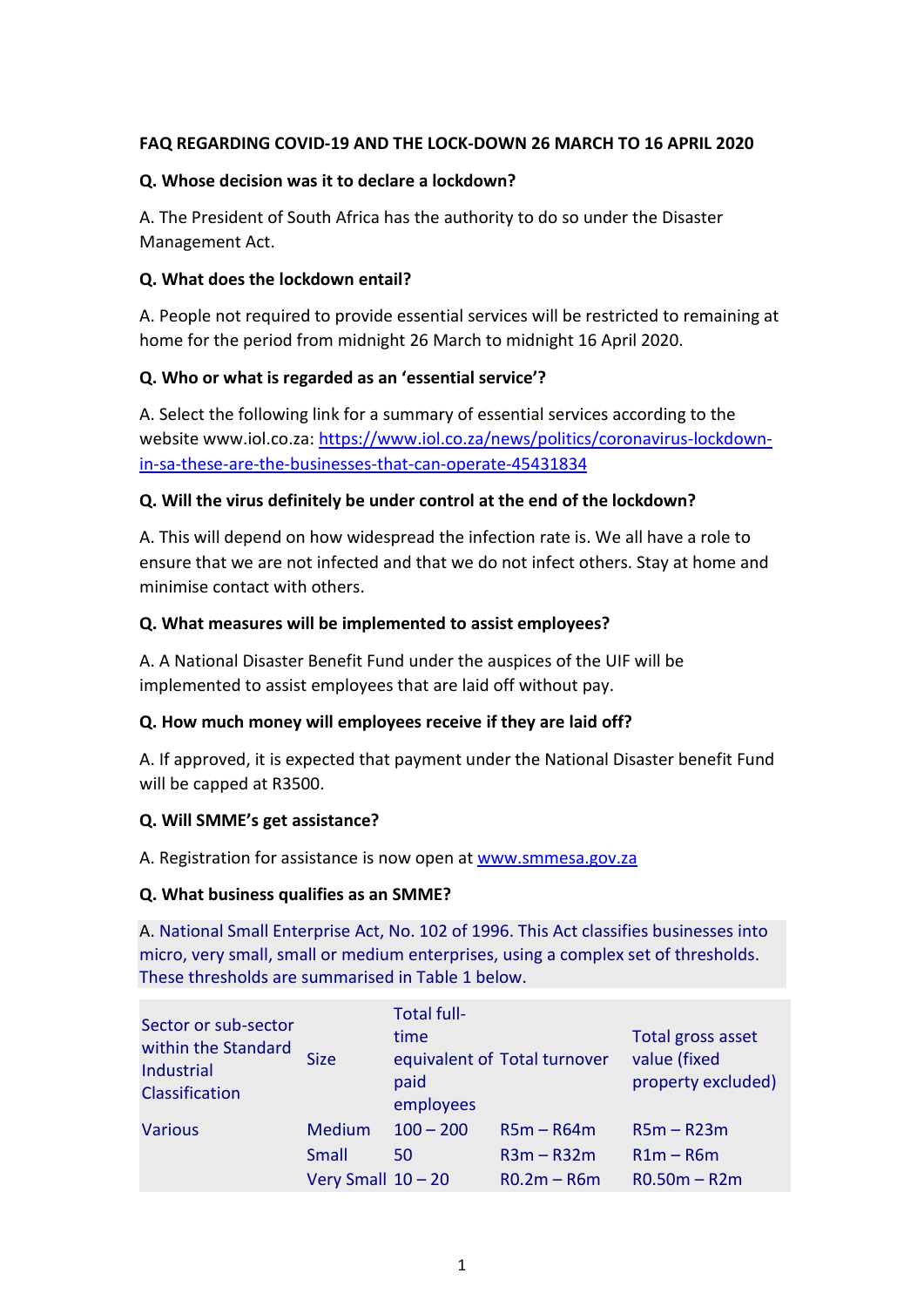| Sector or sub-sector<br>within the Standard<br>Industrial<br>Classification | <b>Size</b>  | <b>Total full-</b><br>time<br>paid<br>employees | equivalent of Total turnover | Total gross asset<br>value (fixed<br>property excluded) |
|-----------------------------------------------------------------------------|--------------|-------------------------------------------------|------------------------------|---------------------------------------------------------|
|                                                                             | <b>Micro</b> | 5.                                              | $R0.2m - R0.2m$ R0.10m       |                                                         |

# **Q. What strategies can an employer consider w.r.t employees during the lockdown?**

**A.**

- Special paid leave to employees for the three-week period of the lock-down;
- Partial payment (a percentage of basic);
- Unpaid leave (layoff)

# **Q. What steps must an employer follow if it cannot afford to grant paid leave during the shut-down period?**

A. The employer should brief employees on the virus and preventative hygiene measures (if this has not already been done).

The employer should assist employees by making on-line applications on their behalf to claim UIF benefits from the Department of Labour as announced by the President. This will be done through a specially created fund, the National Disaster Benefit. The following documents need to be submitted:

- Forms UI19 and UI2.7 (completed by employer)
- UI 2.1 (application)
- UI 2.8 (bank form completed by the employee's bank);
- Letter from the employer, confirming reduced work time due to the Coronavirus;
- Copy of the employee's ID document.

The employer prepares a letter to employees advising them that the business will close for the period of the lock-down and inviting them to make representations on how best to ameliorate their financial situation. (see Annexure A).

It is important that management shows empathy and reasonability and must additionally consult with employees as per the above letter (per 8.3). In doing this, the employer should remind employees to contact banks and any other parties to whom they owe money to advise them that they will be unable to make their repayments due to their loss of income/reduction of income during the lock-down.

This should be done in small groups ensuring the recommended social distancing.

It is important to hear them out and to give serious considerations to their proposals.

Options for consideration could include:

• Employees take annual leave;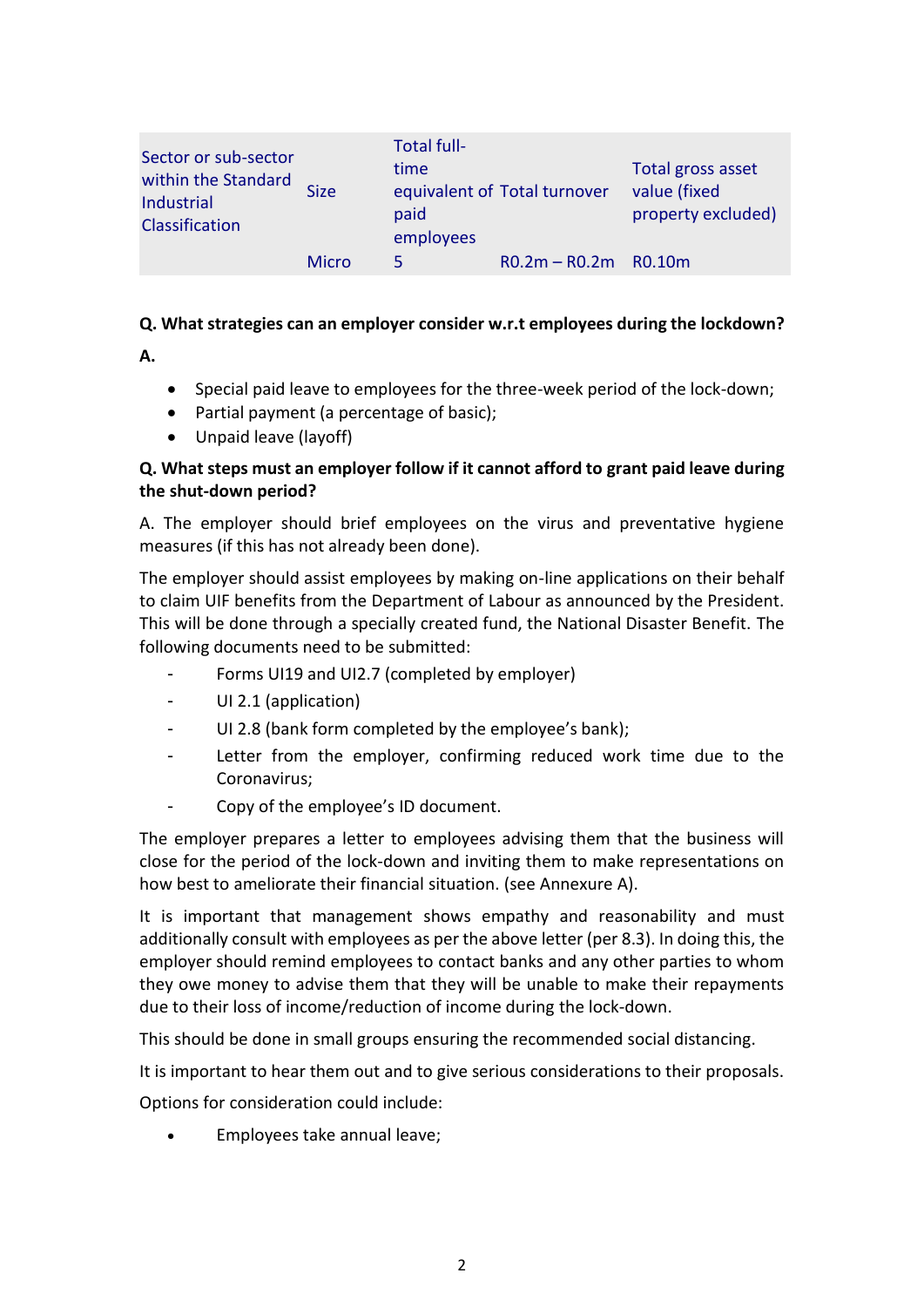- Employees take a percentage pay cut (e.g. 30% or 50% depending on whether this is affordable to the business– it might not be);
- Employees agree to work overtime after the lock-down to catch up on lost production and this be offset against advance payment of remuneration during the lock-down (if feasible);
- Employees are laid off for the period without pay and application for UIF benefits are made on their behalf.

As in all matters, if a trade union is involved, consultations should take place with the union (who might take a different and possibly adversarial approach). There is, however, very little time to arrange such meetings and it is doubtful that a trade union would agree to an urgent meeting. If necessary, invite the union to make urgent written submissions.

A record (paper trail) must be kept of all interactions, meetings, documents etc. dealing with the lock-down.

If consensus cannot be achieved, the employer will have little option but to declare a lay-off and notify the Department of Labour accordingly. In such event, for the period of the lock-down the principle of no-work, no-pay shall apply.

# **Q. How do I apply for UIF assistance for my staff?**

A. Should you need to lay staff off, you must notify the Unemployment Insurance Fund which falls under the Department of Employment and Labour. You must then complete the following online forms<https://www.ufiling.co.za/> and steps to submit an application:

- Forms UI19 and UI2.7 (completed by employer)
- UI 2.1 (application)
- UI 2.8 (bank form completed by the employee's bank);
- Letter from the employer, confirming reduced work time due to the Coronavirus;
- Copy of the employee's ID document.

# **Q. What can I do if our business can remain open (essential service) but an employee refuses to come to work?**

A. The employee is required to come to work if instructed to do so in an essential service business. Failure to do so is misconduct and may result in serious disciplinary action. The principle of "no work no pay" will also apply.

# **Q. What should be done if an employee suspects that he/she may have contracted the Coronavirus?**

A. The employee must not come into work and immediately self-quarantine. He/she must contact their local doctor telephonically or a health care facility for advice on what to do next. Several health care facilities dealing with the virus are: Polokwane